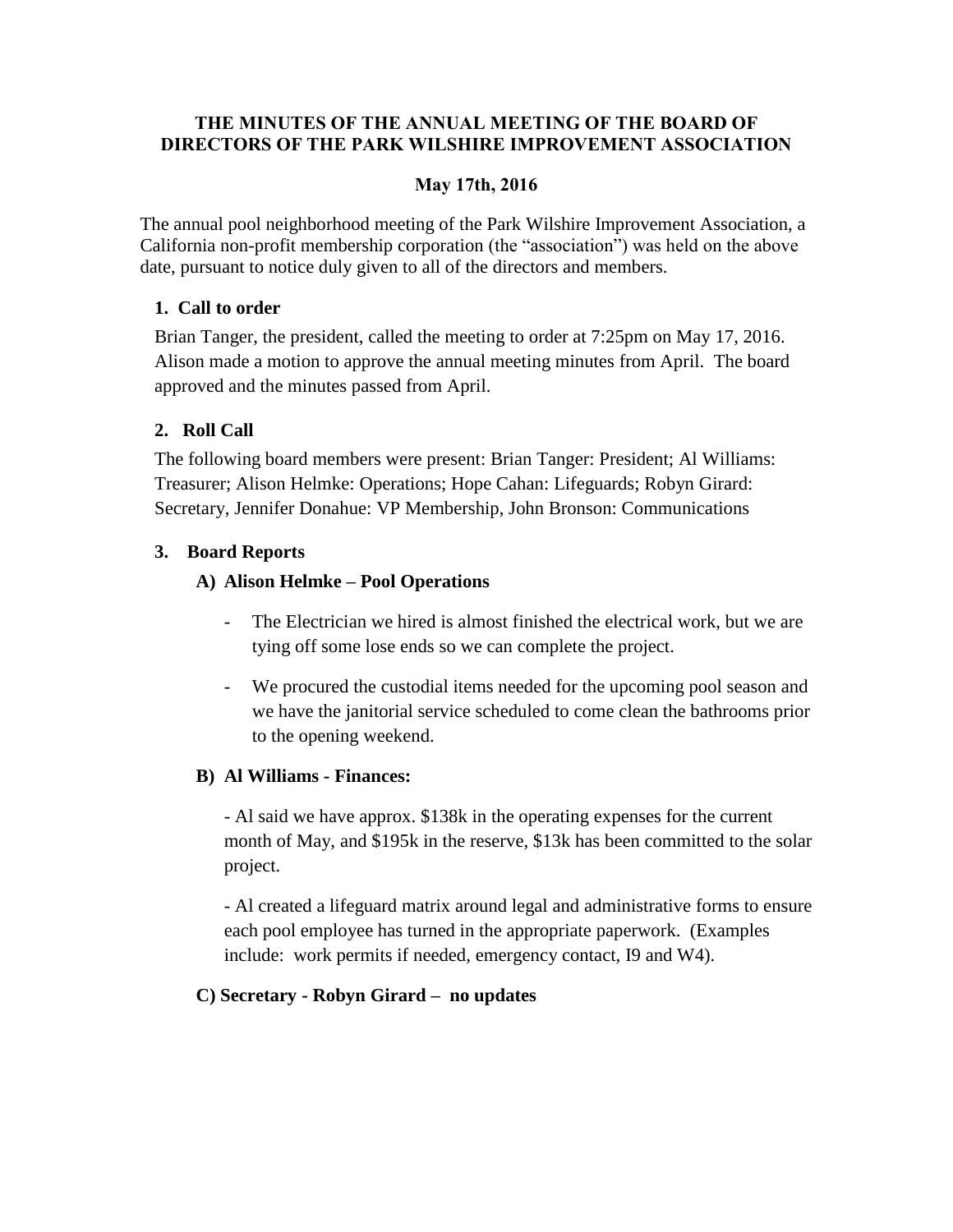#### **D) Jennifer Donahue – VP Membership**

- We have approx. 127 nonresidents have renewed and approx. 83 residents have renewed their membership. There are 13 new families that will also be joining the pool this season. Jennifer is still working to add an additional 15 families.
- Jennifer will be ordering the new batch of ID cards for families for the upcoming season.
- A motion was made by Hope to ensure those friends of the board, working multiple positions, get a benefit for each position. The board voted and the motion passed by the board.

#### **E) Hope Cahan – Lifeguard Updates**

- The lifeguard meeting is scheduled for this Friday, May 20<sup>th</sup>.

- Allison made a motion that the pool daily hours with lifeguards from 12pm to 9pm, starting June 10th. The board voted and the motion passed. Last year the earlier trial lifeguard hours did not result in enough swimmers to justify keeping the earlier lifeguard hours.

#### **F) John Bronson - Communications**

- John will send out a reminder email blast that there are still open swim lessons and about opening day.
- John has reconsidered his no vote and would now support background check for lifeguards.

#### **4. New Business**

Opening Day is scheduled for Friday, May 27<sup>th</sup> at 3pm.

We adjourned the meeting at 8:53pm.

Respectively Submitted,